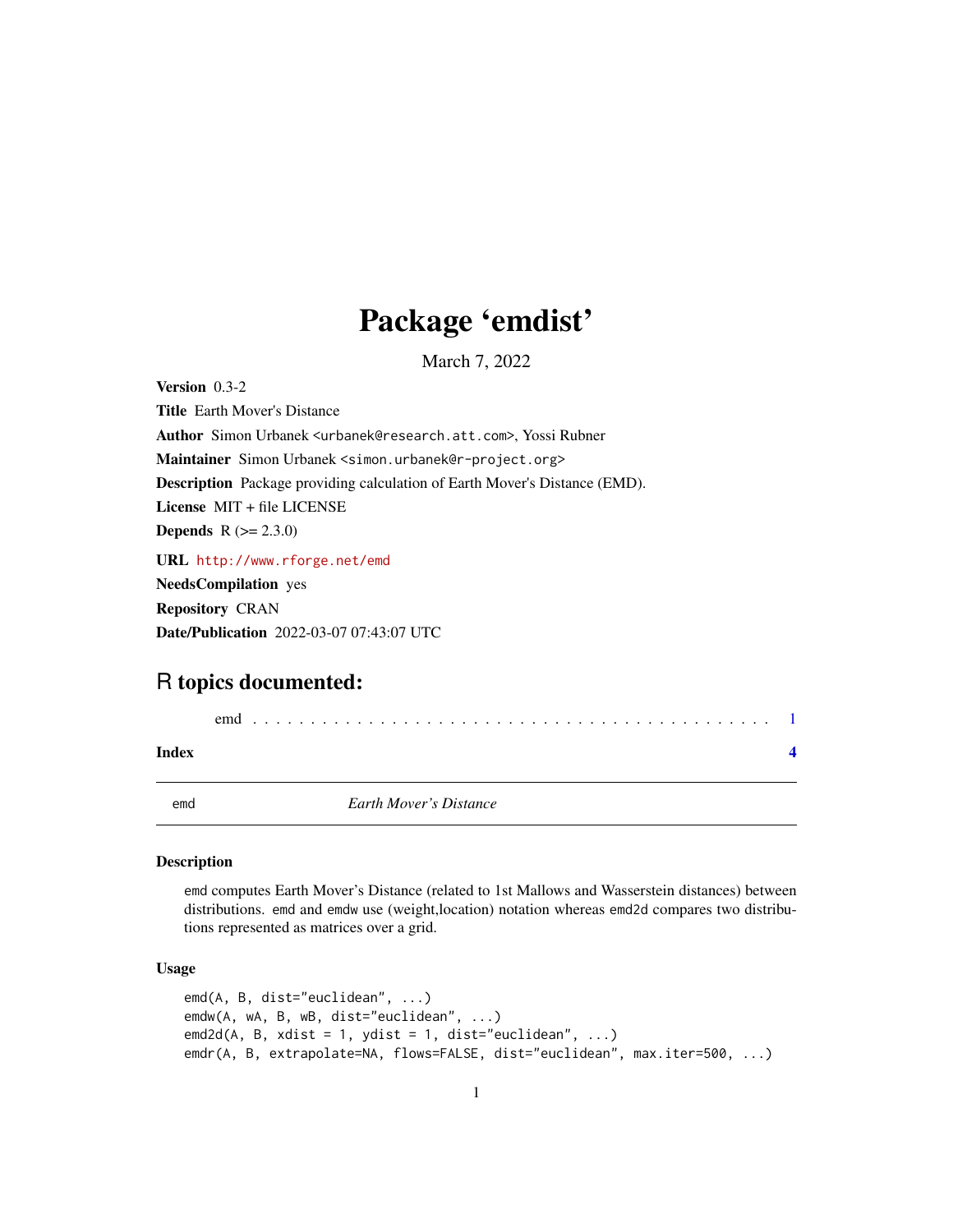#### Arguments

| matrix A                                                                                                                                                                                                                                                                                                 |
|----------------------------------------------------------------------------------------------------------------------------------------------------------------------------------------------------------------------------------------------------------------------------------------------------------|
| matrix B                                                                                                                                                                                                                                                                                                 |
| if set to 1 or 2 the mass of A or B respectively is used to extrapolate the distance<br>by penalization using the mass quotient assuming the other signature is truncated<br>and thus more unlikely to match. It has any effect only if the other specified<br>signature has larger mass.                |
| logical indicating whether flows should be returned in the "flows" attribute of<br>the result.                                                                                                                                                                                                           |
| weights for locations specified by A                                                                                                                                                                                                                                                                     |
| weights for locations specified by B                                                                                                                                                                                                                                                                     |
| distance between columns (scalar) or a vector of positions of the columns                                                                                                                                                                                                                                |
| distance between rows (scalar) of a vector of positions of the rows                                                                                                                                                                                                                                      |
| distance to be used for the computation of the cost over the locations. Must be<br>either "euclidean", "manhattan" or a closure taking two vectors and returning<br>a scalar number. The latter case is much less efficient because it requires R<br>evaluation for every possible combination of flows. |
| maximum number of iterations to use. If reached, a warning is issued and the<br>optimalization is stopped, returning the result reached so far which may not be<br>optimal.                                                                                                                              |
| additional parameters passed to emdr, this includes max. iter, for example                                                                                                                                                                                                                               |
|                                                                                                                                                                                                                                                                                                          |

#### Details

emd2d interprets the two matrices A and B as a distibution over a two-dimensional grid. The distance between the grid points in each direction is defined by xdist and ydist. Both matrices must have the same dimensionality.

emd uses first column of each matrix as the weigths and the remaining columns as location coordinates in a up to four-dimensional space. A and B must have the same number of columns.

emdw separates the weights from the location matrices but is otherwise identical to emd.

emdr uses the original EMD implementation by Yossi Rubner from Stanford. In case A and B are not densities, the weighted sum of flows is normalized by the smaller total mass of the two. The version of the emd package released on CRAN contains only this implementation and all other functions are just front-ends for the call to emdr.

#### Value

Earth Mover's Distance between of the distributions A and B. If A and B are not distributions then A is the source and B is the target.

#### Note

This is an open-source version of the package which contains only the implementation by Yossi Rubner.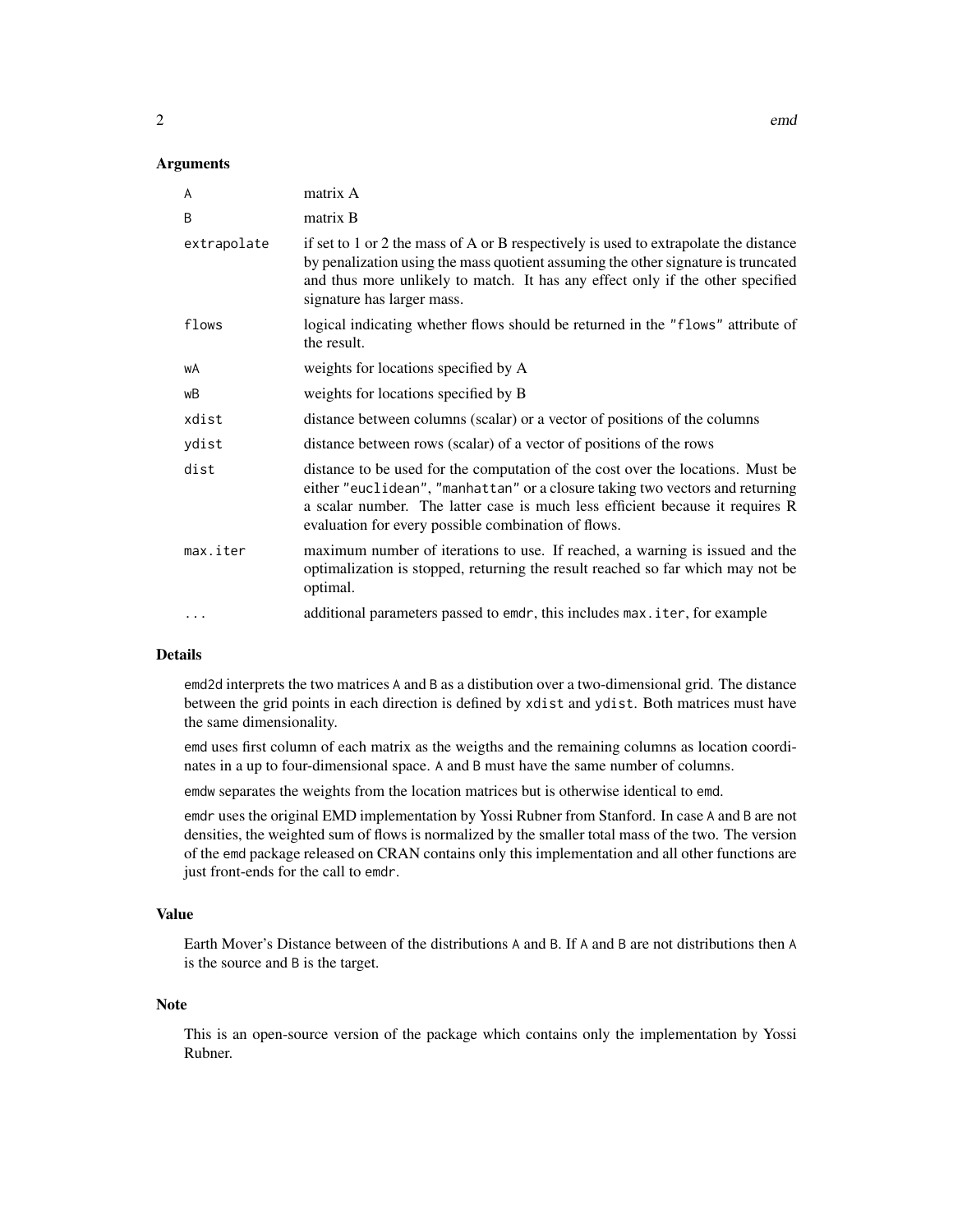emd 3

#### Author(s)

R code by Simon Urbanek, EMD code by Yossi Rubner.

#### Examples

```
A \le matrix(1:6 / sum(1:6), 2)
B \le - matrix(c(0, 0, 0, 0, 0, 1), 2)
emd2d(A, B)
# if we bring the rows closer, the distance will be reduced
# since mass from the first row has to move down
emd2d(A, B,, 0.1)
# use Manhattan distance instead
emd2d(A, B, dist="manhattan")
# same, but using R-side closure
emd2d(A, B, dist=function(x, y) sum(abs(x - y)))
# the positions can overlap - this is a degenerate case of that
emd2d(A, B, rep(0, 3), rep(0, 2))
# and just a sanity check
\text{emd2d}(A, A) + \text{emd2d}(B, B)# and the weight/location code should, hopefully have the same results
A. <- matrix(c(1:6 / sum(1:6), 1,2,1,2,1,2, 1,1,2,2,3,3), 6)
B. \leq matrix(c(1, 2, 3), 1)
stopifnot(emd(A., B.) == emd2d(A, B))stopifnot(emd(A., B.) == emdw(A.[,-1], A.[,1], B.[,-1,drop=FALSE], B.[,1]))
```